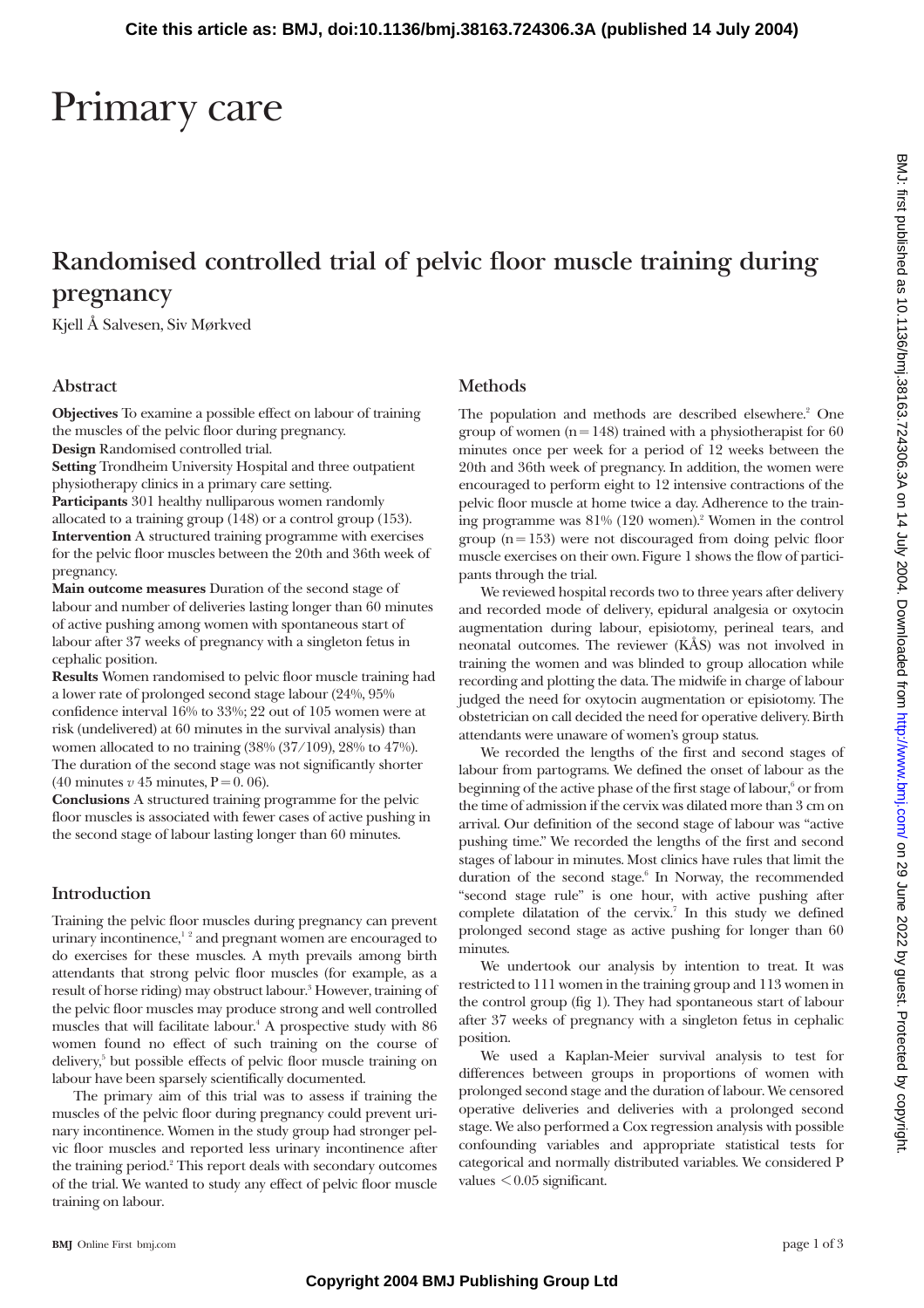

**Fig 1** Flow of participants through the trial

### **Results**

Women randomised to pelvic floor muscle training had a lower rate of prolonged second stage labour than women allocated to no training (table). The number needed to treat (NNT) to benefit was 8. In a survival analysis the difference between groups was 24% (95% confidence interval 16% to 33%) for the training group versus 38% (28% to 47%) for the control group.

The duration of the second stage of labour was not statistically different between groups (40 min  $v$  45 min, P = 0.06). Figure 2 shows the time to delivery from the start of active pushing up to 60 minutes. The infants in the training group were slightly younger and smaller (table). A Cox regression analysis with gestational length, birth weight, and head circumference as possible confounders did not change the estimates materially.

Fewer women had breech presentations (fig 1;  $1 \nu 9$ ,  $P = 0.01$ ). The rates of operative delivery for prolonged second stage did not differ between the two groups (table 1). Fewer women had episiotomies (51% *v* 64%, odds ratio 0.59, 0.35 to 1.00; NNT 7), but we found no other significant differences in outcomes related to labour. Apgar scores and umbilical artery pH did not differ between groups (data not shown).

#### **Discussion**

Pelvic floor muscle training during pregnancy results in improved muscle control and strong flexible muscles. The effect may be on the central nervous system and the muscles, and training seems to facilitate rather than obstruct labour.

#### **Possible limitation of the study**

Since this report deals with secondary outcomes and the differences reached borderline significance, the results should be viewed with caution. However, this was a randomised controlled trial with blinding technique, few withdrawals, and high adherence to the training protocol.

Mean outcome variables (with standard deviations) among 224 women with a singleton fetus in cephalic position with spontaneous start of labour after 37 weeks of pregnancy. Values are numbers (percentages) of women unless otherwise indicated

|                                                                    | Study group (n=111) | Control group (n=113) | P value            |
|--------------------------------------------------------------------|---------------------|-----------------------|--------------------|
| Median duration of first<br>stage of labour in<br>minutes (95% CI) | 260 (195 to 325)    | 259 (215 to 303)      | $0.44*$            |
| Acute caesarean section<br>in the first stage                      | 5(5)                | 3(3)                  | $0.46 +$           |
| Duration of second<br>stage of labour in<br>minutes (95% CI)       | 40 (33 to 47)       | 45 (38 to 52)         | $0.06*$            |
| Deliveries with<br>prolonged second<br>stage ( $\geq 60$ minutes)  | 22 (21)             | 37 (34)               | $0.03 +$           |
| Vaginal operative<br>delivery in the<br>second stage               | 15(15)              | 19 (17)               | $0.57 +$           |
| Episiotomy                                                         | 56 (51)             | 72 (64)               | $0.05 +$           |
| Third or fourth degree<br>tears                                    | 7(6)                | 9<br>(8)              | $0.64+$            |
| Epidural analgesia                                                 | 47 (42)             | 49 (43)               | $0.88 +$           |
| Oxytocin augmentation                                              | 69 (63)             | 74 (66)               | $0.67+$            |
| Characteristics of<br>infants at birth:                            |                     |                       |                    |
| Gestational age in<br>days                                         | 280 (8.6)           | 283 (7.1)             | 0.04 <sup>‡</sup>  |
| Weight (g)                                                         | 3514 (391)          | 3622 (431)            | 0.05 <sup>‡</sup>  |
| Length (cm)                                                        | 50.4(1.9)           | $50.8$ $(1.7)$        | 0.111              |
| Head circumference<br>(c <sub>m</sub> )                            | 35.3(1.4)           | 35.9(1.6)             | 0.002 <sup>±</sup> |
|                                                                    |                     |                       |                    |

\*Log rank test.

 $+v^2$  test or Fisher's exact test.

‡t test.